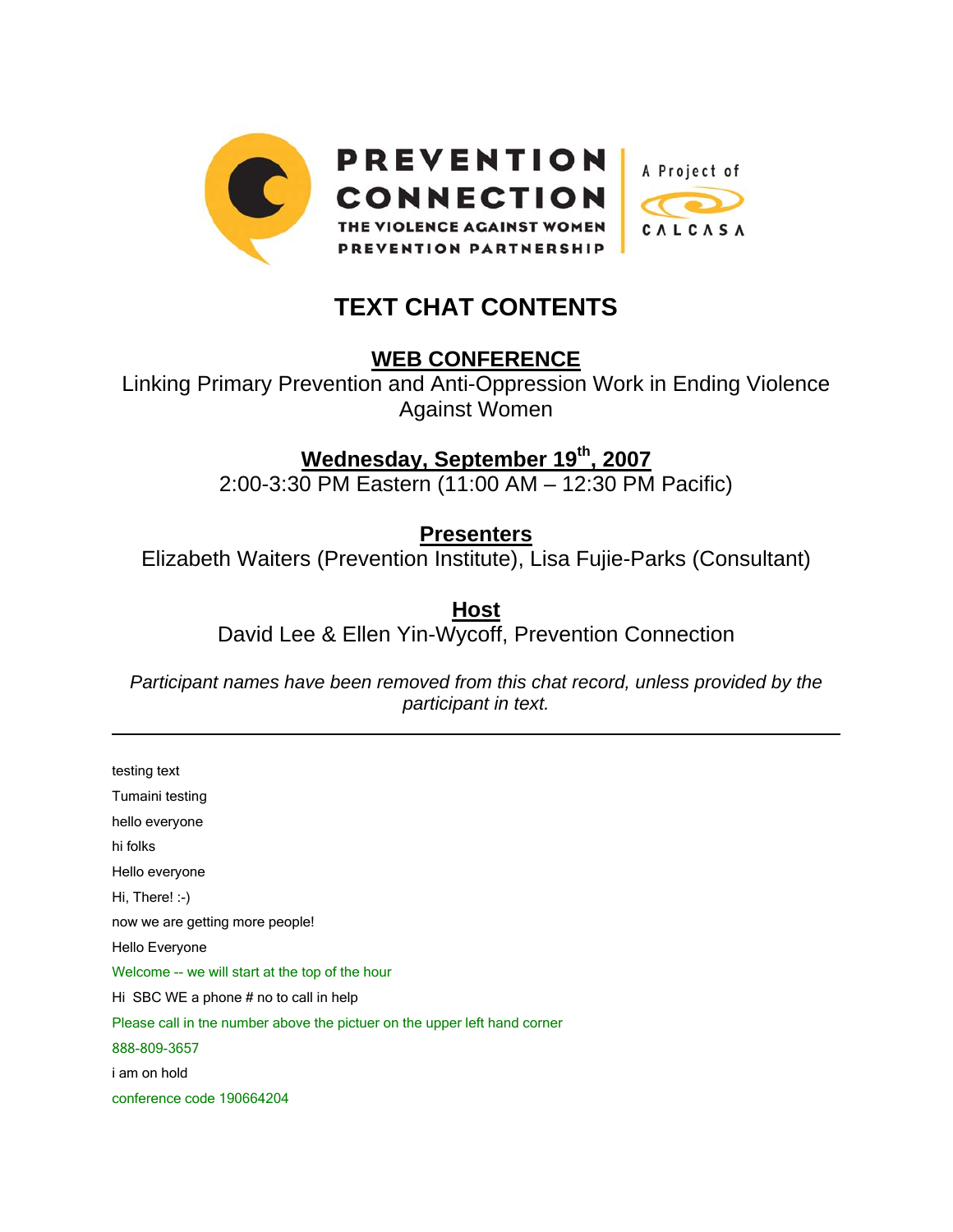on hold for "next available operator" same here... on hold me,too Hello everyone, I am still on hold for the next available operator me too good morning/afternoon everyone! it hasn't started yet hello, everyone i'm on Also on hold for next operator ... me too! Me too Me too. We apologize for the wait. it will begin shortly Hi, It's Paula Arrowsmith-Jones on hold waiting for an operator cool name Arrowsmith! I'm on i heart elevator music. :) This is Lisa Weingarth subbing for Emily van Schenkhof at the MO Coalition. hi Lisa! Hi Sara!! do we have to call in? yes. yes Linda I have been on hold for a while now. Will I get through? what is the call in number? I can't seem to locate the call-in number its at the top left. 888-809-3657 I hear nothing I am on hold hi!!! everyone I've been on hod for a awhile too. Will they wait 'til everyone gets on? yo yolanda Hi Ellen - It's nice to see you too! Looking forward to the info. Hello Everyone! FYI, that number is not on the top left of my screen ditto, although i'm already dialed in We will start in a few minutes as you are getting off hold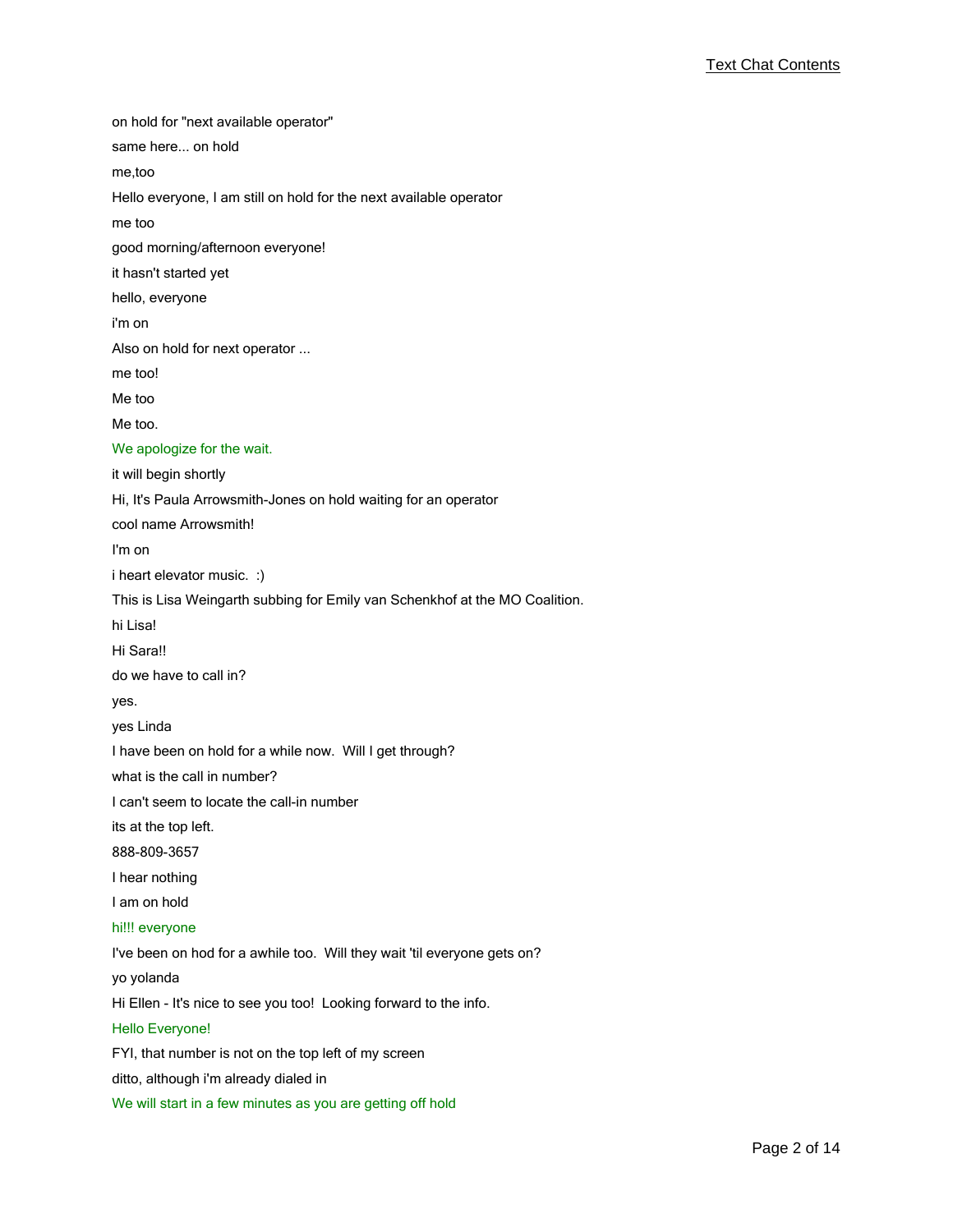888-8093657 WE WILL BEGIN IN A FEW MINUTES. We are trying to give the operators enough time to catch-up. The call-in number is located right above David Lee's picture on the top left hand corner with the Passcode. passcode 19064204 is the passcode all the information we will need thanks David, still waiting for "the next available operatior" i haven't had to use it yet but i am assuming it is Me too they need more operators LOL i'm in. surprising that it's not automated. hi Sara Hi Tracy. Still waiting for operator also Ellen -- I am in now. But no, there is no number where everyone says it is supposed to be on my screen. well, i thought i was in. the operator took my info. hi Linda! Hi Saliume I have given my passcode but still have music on the line Still on hold as well... thanks everyone for waiting :) Still have the note to call you - re your message I'll get to you about that hello everyone I understand many of you are still waiting for the next operator. we will wait a few minutes Hi folks. THANKS thank you that's ok, Tracy. know how crazy it is they took my info then put me BACK on hold. Thank you David. :) i'm still waiting as well thanks I'm still waiting so am i Hello everyone - I am also still on hold. Thank you. Thank you I am on hold as well. I'm also on hold good afternoon everyone (still on hold) I'm waiting also Hi everyone. I am still waiting too. I am here from Rochester, NY. Rachel, the number is 1-888-809-3657 and pass code is 19064204 We are starting now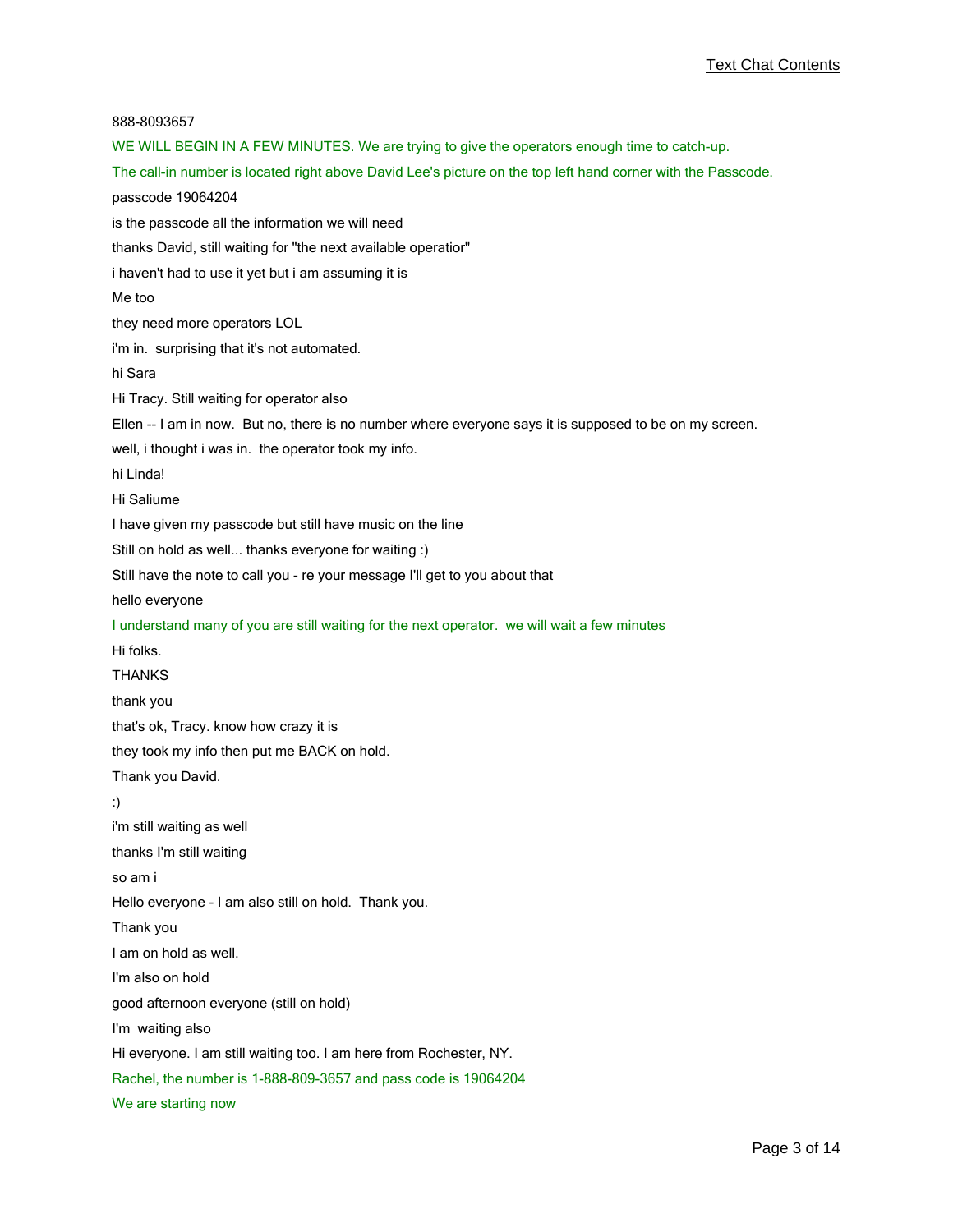is is starting? gave my info and the voice said that this will be recorded

I am still waiting

i'm still on hold.

i've had better success with GoTo Meeting - different software

so am i

it's on can everyone hear it?

yes

no still on hold

no i am still on hold

I can hear.

no still on hold

no. on hold

not yet

<Switching to Restricted Mode>

Our Wiki address is http://www.preventconnect.org/wiki

We apologize if you are still on hold on the phone. You should be connected shortly.

Our live captioning is available at:

http://www.abercap.com/livecc/webcc3.html

If you are missing the first few audio minutes of the conference because you are on hold, a full recording of the conference will be available by this time tomorrow at www.preventconnect.org

<Switching to Open Mode>

homophobia Racism cultural values and beliefs Racism gender-based patriarchy ableism sexism ableism sexism classism poverty any of the isms ageism classism heterosexism WHat are some forms of oppression classism poverty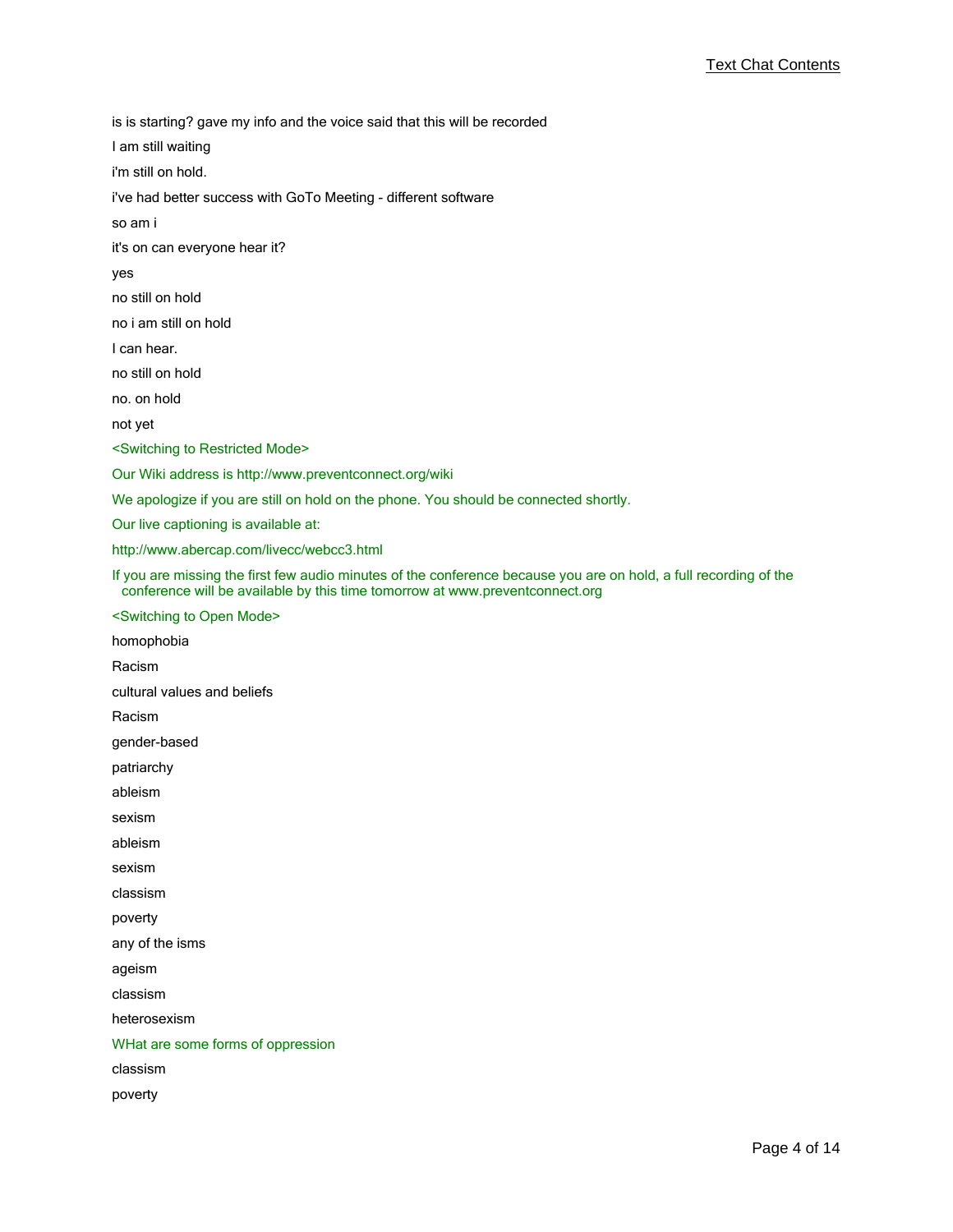ageism classism sexism, ageism transphobia economics transphobia gender-based Financial inequities ageism racism AGEISM ageism Ageism, ableism, all the isms. classism, sexism, poverty classism heterosexism heterosexism ableism LOOKISM family authority over youth cultural factors and beliefs men's property of women Racism, sexism, genderism, heterosexism, classism, patriarchy, male privilege, ageism, ableism sexism xenophobia religion-based discrimination classism, anti-semitism, adultism size discrimination religion-ism nationalism can we talk about lookism? ageism white supremacy male privelge culture , gender roles anti-immigrant lookism? colonialism societal expectations anti-immigrant sentiments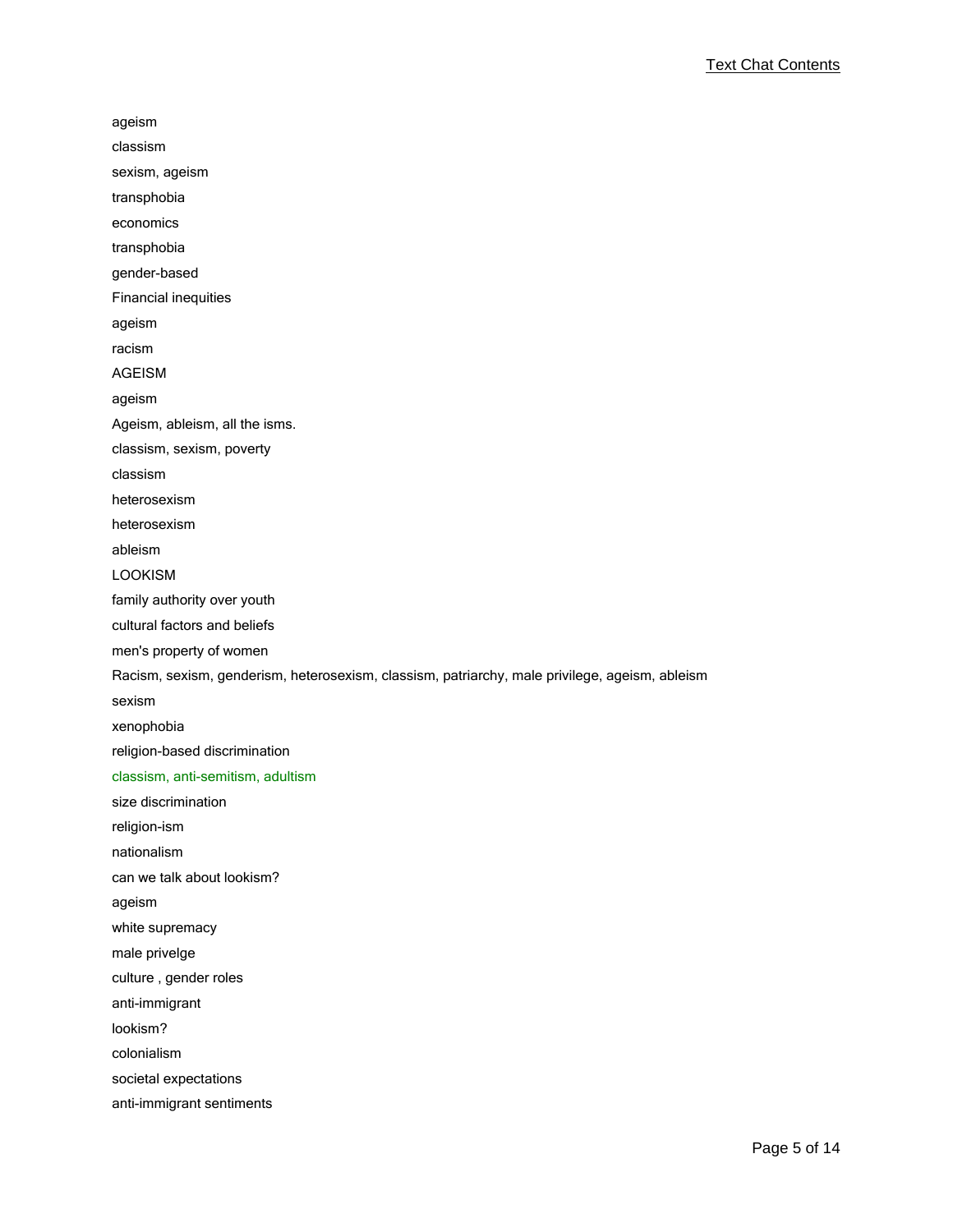sexism, genderism cultural entitlement Bush! anti-semitism abuse of power and authority lookism - judgement based on appearnce wright etc thanks! weight ability to conform yes we can now, thank you article can be found at www.PreventConnect.org What do you mean by "sexual preference"? What are some examples of institutional oppression - the ways in which oppression has been codified in our institutions of custom, practice and law, and what are some examples of how institutional oppression directly contributes to violence against women? Are there specific ways that oppression contributes to VAW? The glass ceiling police response to dv calls! Good point, Emily Could somebody explain "heterosexism"? ENglish only forms deportation Revicitimizing Rape Victims criminilization of people of color fees, costs redlining anti-immigration felings No child left behind strip clubs marriage laws lack of access to marriage for same-sex couples courts police and how they handle dv victims limited access to health care Judges not responding to womens needs employment that is dependent on higher education it affects out legal system Abortion laws lack of female le officers Refusal clauses limited access to family courts health disparities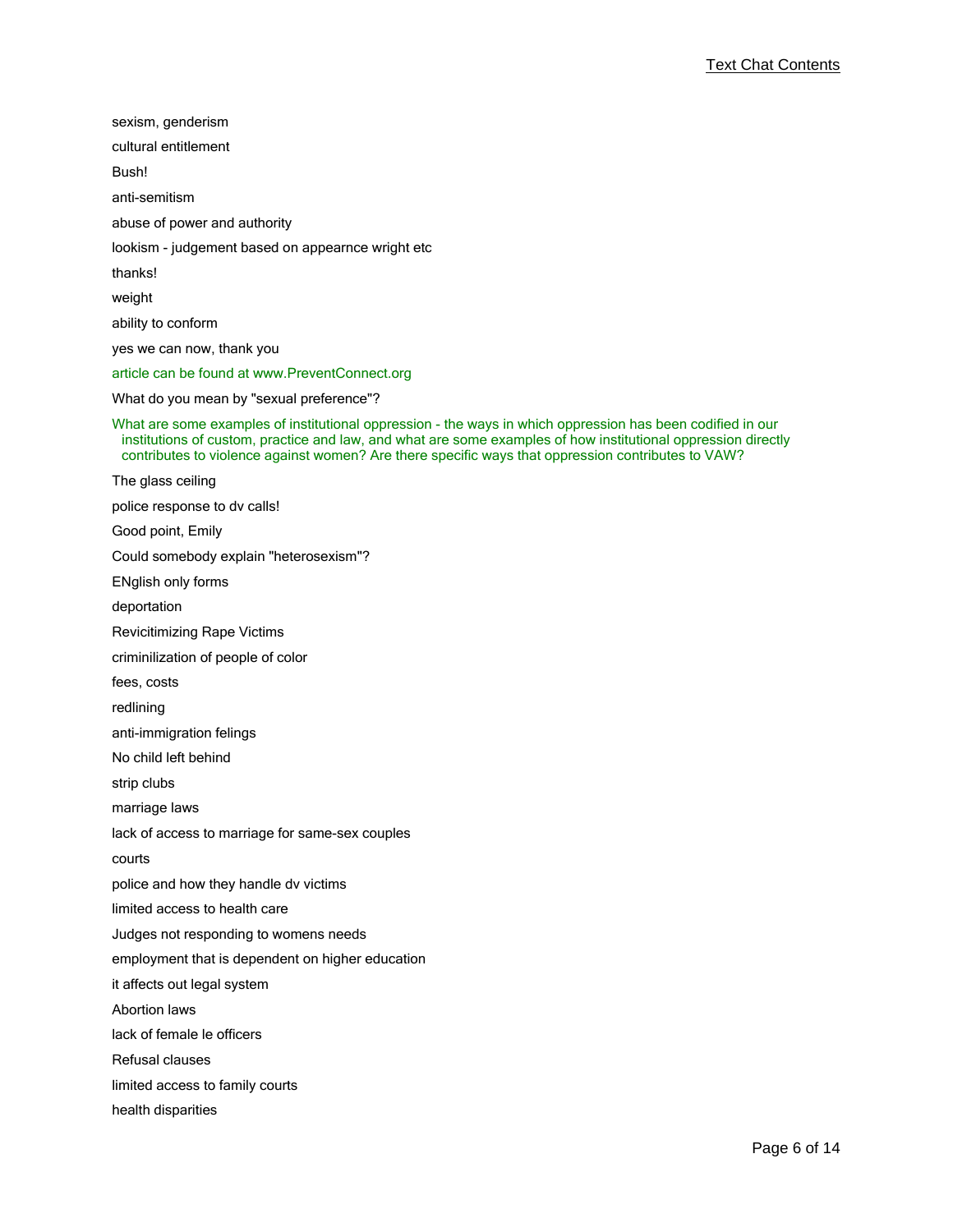| common-law situations                                                                                                                             |
|---------------------------------------------------------------------------------------------------------------------------------------------------|
| Jena Six                                                                                                                                          |
| prostitution                                                                                                                                      |
| by not protecting the vulnerable of a society we allow the violence                                                                               |
| empoyment dependent on criminal history                                                                                                           |
| silence of Igbt folks                                                                                                                             |
| not adjusting forms to show representation of LGBTH folks                                                                                         |
| the misapplication of internalized oppression as a form of victim blaming                                                                         |
| glass ceiling,                                                                                                                                    |
| healthcare - domestic partner access                                                                                                              |
| I need an intrusive doctors appointment & perhaps not even covered by insurance to receive birth control, but I can<br>get a free trial of viagra |
| over rep in jails                                                                                                                                 |
| lower wages for women, limited employment opportunities, lack of access to resources                                                              |
| custody investigations                                                                                                                            |
| lack of interpreters                                                                                                                              |
| no divorce possible due to social pressure                                                                                                        |
| bathrooms                                                                                                                                         |
| language                                                                                                                                          |
| no same sex marriage                                                                                                                              |
| religious restriction                                                                                                                             |
| courts, especially with accountabilty                                                                                                             |
| loss of voting rights for those who were incarcerated                                                                                             |
| military recruiting                                                                                                                               |
| adhd in boys                                                                                                                                      |
| roles w/in families                                                                                                                               |
| lesser salaries                                                                                                                                   |
| lack of female representatives in government                                                                                                      |
| no partner rights benefits                                                                                                                        |
| no same sex Marriage                                                                                                                              |
| Non-enforcement of protective orders                                                                                                              |
| religious/faith traditions and rules                                                                                                              |
| RELIGIOUS oppression                                                                                                                              |
| anti-immigration laws                                                                                                                             |
| invisibility of domestic violence in same sex relationships                                                                                       |
| Bilingual required for line-staff but not supervisors                                                                                             |
| assuming christianity at public events, marriage laws, self-perpetuating boards and organizational leadership                                     |
| can't be employed because their kids get sick often                                                                                               |
| Religion-mandated gender roles                                                                                                                    |
| no non-discrimination clauses for employment or housing for LGBTQ individuals in Texas                                                            |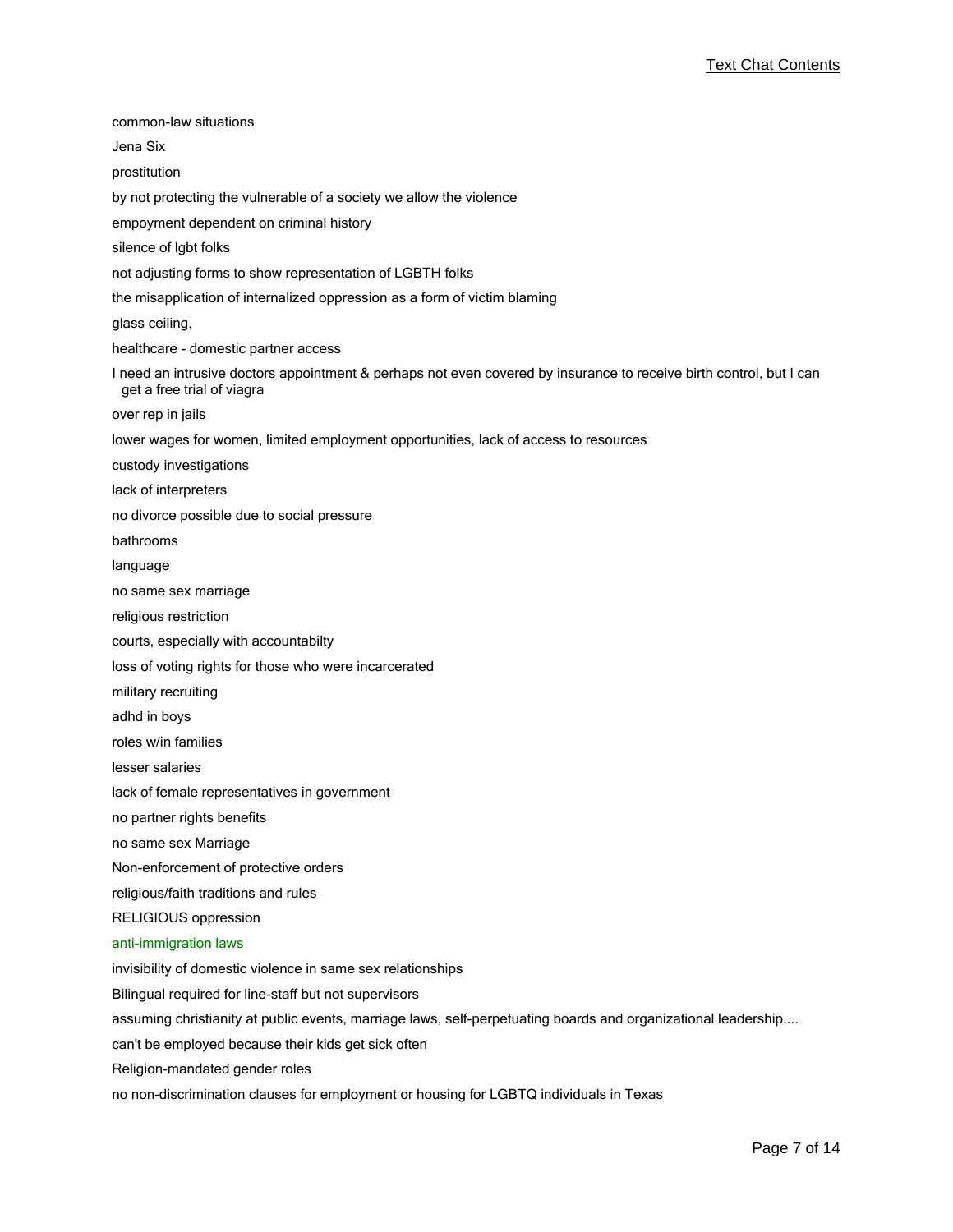| duo-arrests                                                                                                                                                                                       |
|---------------------------------------------------------------------------------------------------------------------------------------------------------------------------------------------------|
| inadequate day care                                                                                                                                                                               |
| economic disparity                                                                                                                                                                                |
| non-accessible workplace                                                                                                                                                                          |
| media influence on people's self-esteem                                                                                                                                                           |
| lack of available day care                                                                                                                                                                        |
| denial of promotion in the work place                                                                                                                                                             |
| inadequate health care for trans ppl                                                                                                                                                              |
| accessibilty                                                                                                                                                                                      |
| society's norms for what a women should do and not do                                                                                                                                             |
| legally mandated gender boxes such as male or female                                                                                                                                              |
| law enforcement assumption that differently abled persons cannnot comprehend, take care of themselves, don't really<br>know what is going on                                                      |
| incarceration                                                                                                                                                                                     |
| homophobia is a defining characteristic of masculinity                                                                                                                                            |
| individualism                                                                                                                                                                                     |
| This text chat will be posted after the web conference at www.PreventConnect.org                                                                                                                  |
| few women/minorities in leadership roles                                                                                                                                                          |
| devaluation of oppressed person leads to social acceptability of abuse at all levels                                                                                                              |
| Katrina                                                                                                                                                                                           |
| excusing DV with drug/alcohol use                                                                                                                                                                 |
| or mental health                                                                                                                                                                                  |
| media reinforcing heterosexism                                                                                                                                                                    |
| we need to remember that abuse of many kinds is initiated with abuse against children!                                                                                                            |
| Suzanne Pharr article is posted on www.PreventConnect.org                                                                                                                                         |
| true.                                                                                                                                                                                             |
| Can you elaborate, Joyce?                                                                                                                                                                         |
| that's so gay, that's so retarded, that's lameall common amongst teens.                                                                                                                           |
| this type of oppression create barriers for LGBT folks to access services                                                                                                                         |
| I hear a lot on college campuses - "that's so ghetto" it goes to the same point you just mentioned of "that's so gay"<br>and the students don't realize that what they are saying is truly racist |
| such a norm hey?                                                                                                                                                                                  |
| so many people college students included don't feel that language has any power                                                                                                                   |

we treat all clients with respect regardless of gender or sexual orientation and work to meet their needs

internal colaition, staff-wide anti-racism group

promote male participation in advocacy efforts for rape care centers

support communities to add other oppressions to their violence prevention work

We challeng gender messages in our 16 week healthy relationships groups for middle school students

integrating social justice focus in mission, talking about dynamics of power, privilege and oppression at all levels, including but not limited to volunteer training, volunteer meetings, among staff

Promote universal screening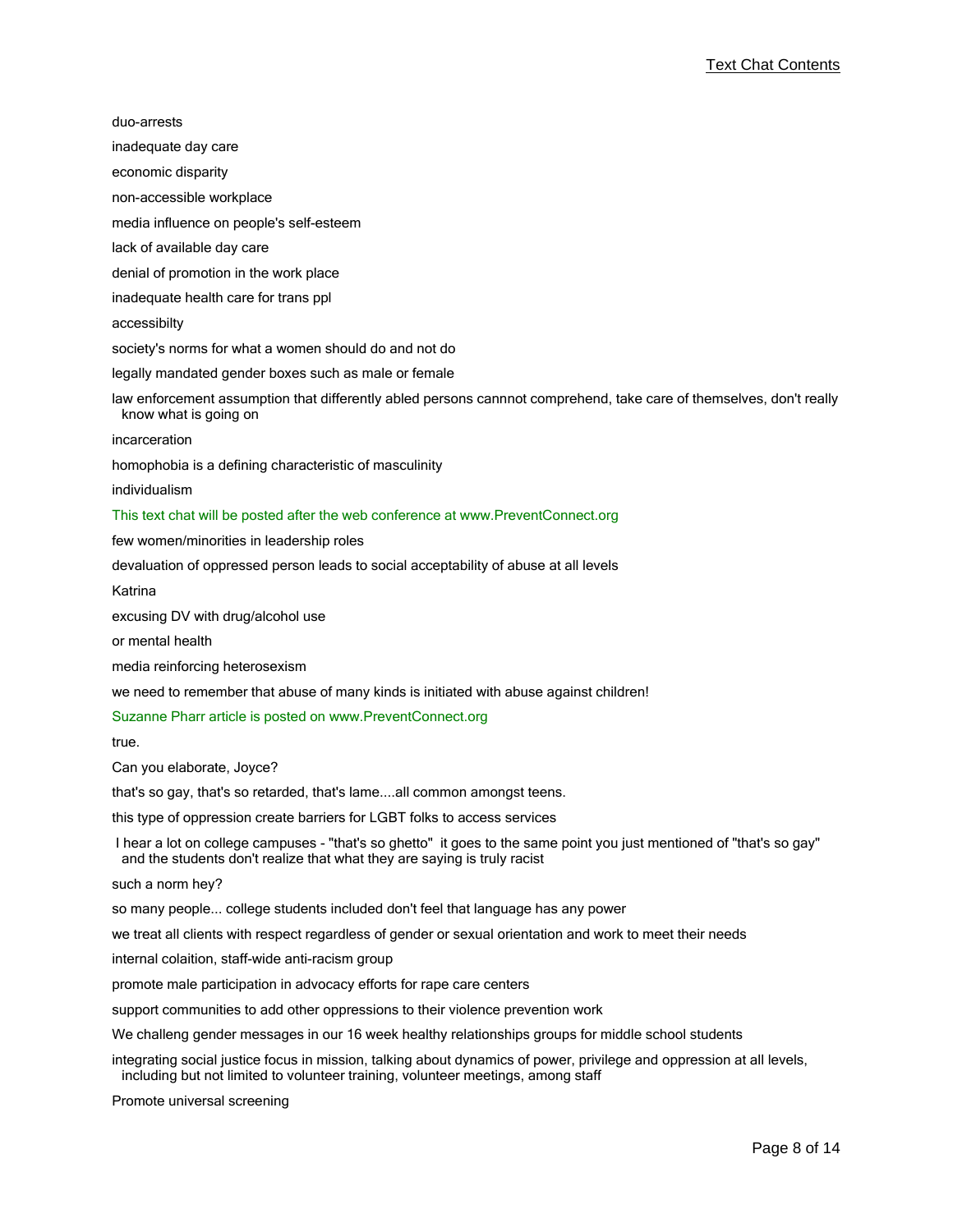- looking at prevention campaigns and education in schools: incorporating anti-oppression into design of all activities is an example-- would love more creative tools to do this
- The current question to the guests is: what are some specific examples of exciting prevention work that you have seen or would like to see that incorporates anti-oppression work, particularly at the institutional level?

another language example of norms is "the wife beater" tank top shirt, it's used without a thought to implication

work we do with police departments

- sbrcc is part of local immigrant rights coalition--working in coalition with groups working on different forms of oppression is key
- We developed a brochure on intersections of oppressioin, hate crimes and SA. This brochure supports our violence prevention programs.

Paula, what program are you with?

Is that brochure something that you are willing to share?

I feel education is the key and begin in kindergarden

North Coast Rape Crisis Team, Humboldt/Del Norte, California

we also do prevention education in schools

- we establish anti-violence peer groups in high schools educate them to spread word among student body, involve them in anti-violence campaigns
- we're trying to start a class for parents of kindargarten kids on gender socializatoin and modeling in regards to preventing sexual violence
- don't do primary prevention without multi-racual/cultural leadership--put resources into developing, sustaining that network as a preliminary to primary prevention.
- What we say is based on what we think,What we think is based n what we believe, What we believe detrmines how we act...Language is Powerful.

incorporate race, class, gender, etc. analysis into education programming and all training programs

yes! we wok with parents too!

Paula is that a brochure you would be willing to share?

amen Michelle

Shift personal and organizational thinking and acting from inserting an anti-oppression comoponent in VAW work to seeing Violence Against Women Children and Men as part of the anti-oppression movement.

Yes, I'd be willing to share the brochure with anyone interested.

we also often make a contingency that the parent needs to be in counseling if the child is receiving counseling at our agency

Karolina, would you be willing to share your curriculum for parents?

OK, David. I can send it to you in a pdf if you'd like.

Paula, I also would be interested in the brochure.

Our STAND & SERVE students address oppression year round and link it as a root factor to sexual violence. We also spend the month of january which is unity month doing quite a bit of school family and community activities aimed at addressing and ending oppression. Is that what you are looking for??? We need to start with young people as well.

Me too!

step - systematic training for effective parenting, we also use self-designed presentations, we work from the Safe from the Start model

i'm interested as well Paula (krodriguez@familyserviceleague.org)

and me

We facilitate a Get Real About Violence curriculum in elementary schools and an It's Not Ok curiculum in high schools. The curriculum addresses ani-bullying, anger management, etc.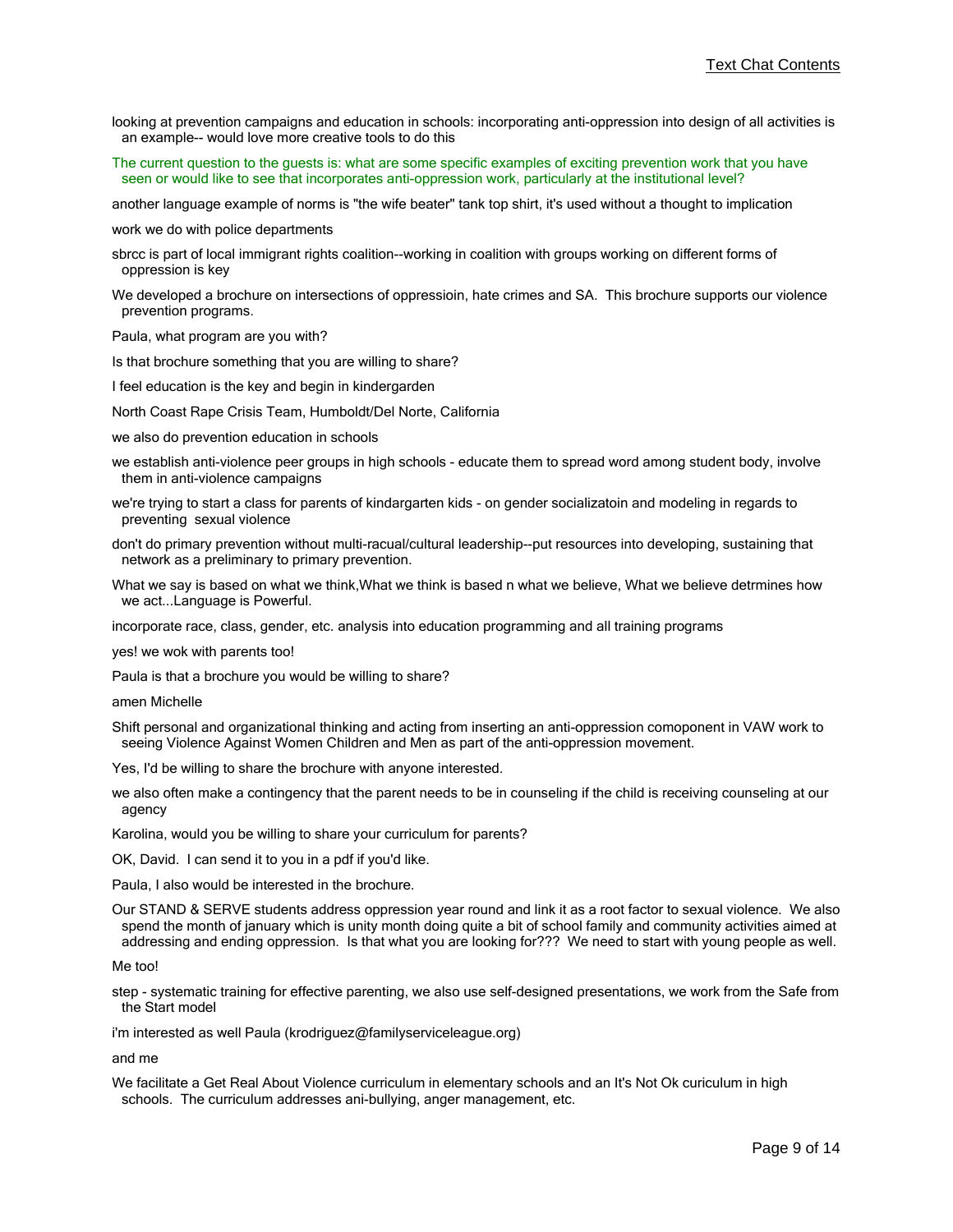we would love to see the brochure and also the parents mcurric

Paula I am interested. Jennifermariefrazer@yahoo.com

PCAR too, David Lee - can you post this to PreventConnect?

I'd love to see the brochure, too!

David could you send these resources if provided to all on the call?

I'm going to send the brochure to David Lee and he'll post it.

I'm very interested in the Get Real About Violence curriculum. Would you share?

can we find those curriculums on line?

yes we would be happy to share

I'd like to see the "Get Real' Curriculum too

Please share; these are great resources!

The North Coast brochure referred to earliers will be posted on www.PreventConnect.org

The handout will be posted at www.PreventConnect.org courtesy of Paula Arrowsmith-Jones

thanks david

Thank you.

thank you

Thanks!

thanks to Paula for sharing --

I love the cultural audit idea and would appreciate materials on how to do that!!

Need to encourage all sv and dv programs to work collaboratively with other social change organizations in our communities who are commited to anti-oppression lenses of change, not work in isolation

Kristina -Kim, did you get my answer?

It would be really valuable to have models of the Women of Color and white women's dismantling racism groups for organizations that may want to start something similar

Great Yolanda! VSDVAA WOC Caucus addressed IO at a retreat. Language is important among us.

VSDVAA is working on a Change Team to address racism and IO

Will this text chat be available to preview afterwards? I'm finding it hard to follow this conversation and the ongoing one with the presenters.

One thing I struggle with is incorporating the bigger picture of oppression when we have a very short time with youth to teach skills and knowedge regarding violent and healthy relatioships.

That's called racism in the english language, when we ae referring to terminilogy that deems dark things as being evil or bad

thinking first before reacting

www.leavencenter.org offers anti-racism/doing our own work trainings for white allies

Working with Men on a personal level and Institutional level

correction to the web address leaven.org

Laura; yes it will be available tomorrow

try to be more open to working with men in our field

Recruit creatively within communitites of color, trans people, etc. Be willing to WAIT to fill a position to make this happen.

We must also look at Class

it can be extremely damaging in the long term to address the issues of violent and healthy relationships wthout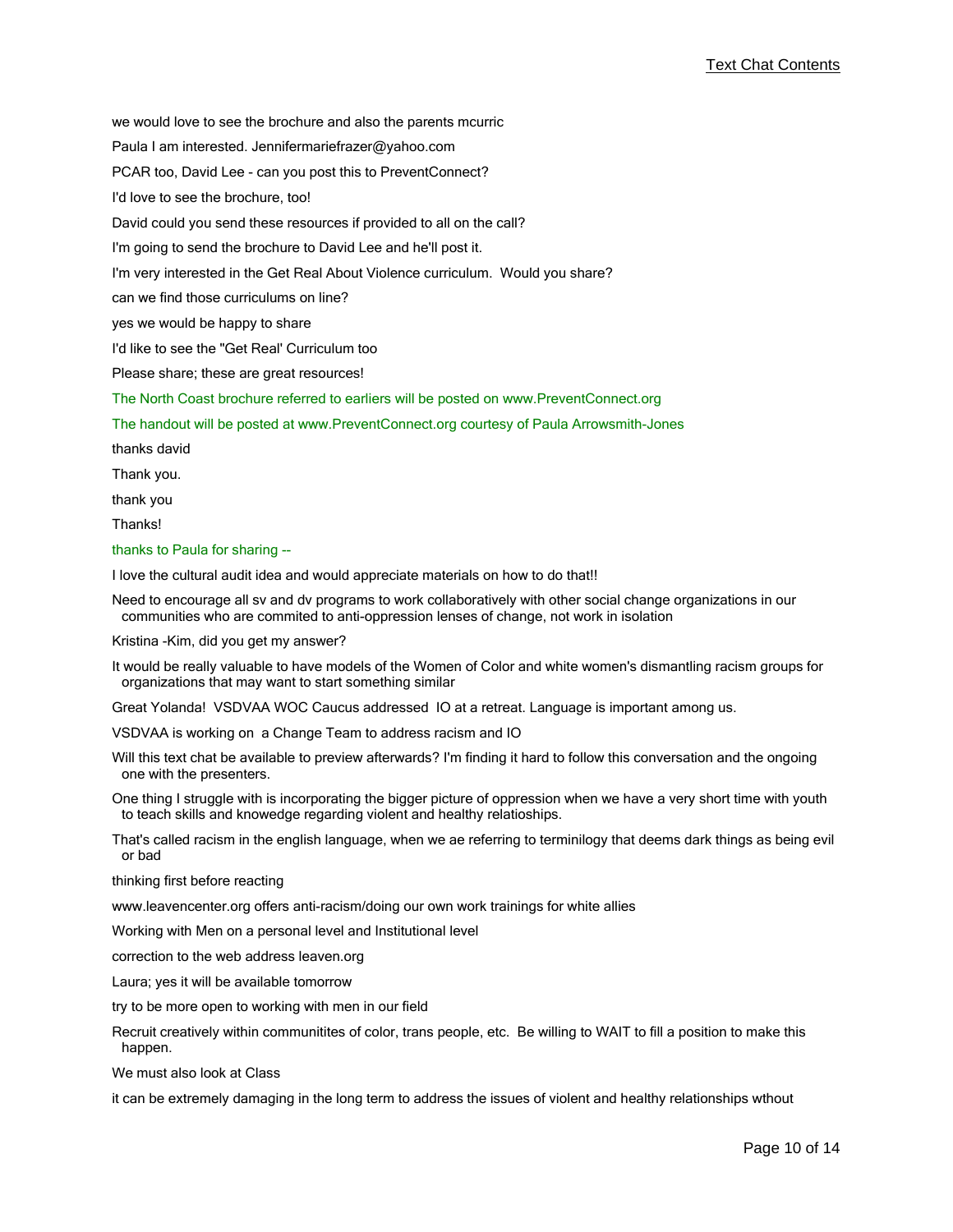addressing oppression.

Focus on and reward men who behave in a positive HUMANE way so that they impact the perception of norm

Create a Change Team of White and people of color to educate and reducate on these issues. Look at how racism manifests in the org and how to address it with concrete action steps.

Would the speaker be willling to share the "audit"?

Our office displays decor that is welcoming to people of various backgrounds, including the LGBT community- we also make sure to integrate oppression in our training of staff and volunteers

The text chat will be posted on www.PreventConnect.org in a few days

Offer second language stipends - of course funding cuts makes this difficult but it's an important committment.

Joyce, can you elaborate?

then the issue becomes why are there such funding cuts for second language stipends

Our STAND & SERVE students address oppression year round as a root factor of sexual violence. We also work with schools, families and communties during the month of January which is Unity Month. We cultivate understanding and address oppression as a means to ending sexual violence. We need to start with young people and together work with schools, the legistlature and much more!

and what can we do to change that in some way

I will look through the files and get the information. I can also contact the person who performed the audit for the agency and then forward it to you.

what is the name of this program in San Fransico that Lisa is speaking about?

We prevent by working with men and work with women in risk reduction. Women can not prevent IPV or SA

- Build stronger coalitions with those working on oppression issues such as houselessness. We're attempting to do this with a local group called the "People's Project."
- ??How can we be supported to challenge oppression and practices of repressions that are brought to bear upon workers of color who are consistent in bringing questions of organizational oppression to the table who are Silenced by economic threat.

San Francisco Women Against Rape, I think

Lisa referred to a program from San Franciscso Women Against Rape

I agree so much with the discussion about degrees and hiring!

WE created a end DV make a change poster that includes strategies to create change, one being challenge stereotypes

How can we use the Spectrum in our anti-oppression work to prevent VAW? [in particular at the levels of changing organizational practices and influencing policy and legislation]

## RAISE YOUR HAND IF YOU WANT TO COMMENT THROUGH THE PHONE LINE

challenging hiring practices (policies) about educational background/degrees

I'm being called away to something urgent so I won't be able to stay on for the end. If there's a way for me to do an eval later, let me know.

we need to make sure that our legislators know that we are out there working on ending the violence!

- We work directly with legislators to address oppression as a means to ending sexual violence. I hope to do a workshop at our state conference in arizona with a legislator to promote primairy prevention and addressing oppression as means to ending sv.....
- We need universal health care (that includes mental and substance abuse treatment and we need child support laws that institute equal support orders immediately upon separation that acknowledge the nonmonetary contributions of the custodial parent

working together as a team to come up with a safety plan.

In terms of preventing vaw, only perpetrators (generally male) can do this. Often though, men don't have enough empathy or understanding for what women's lives are like to confront sexism. Using Racism or class, or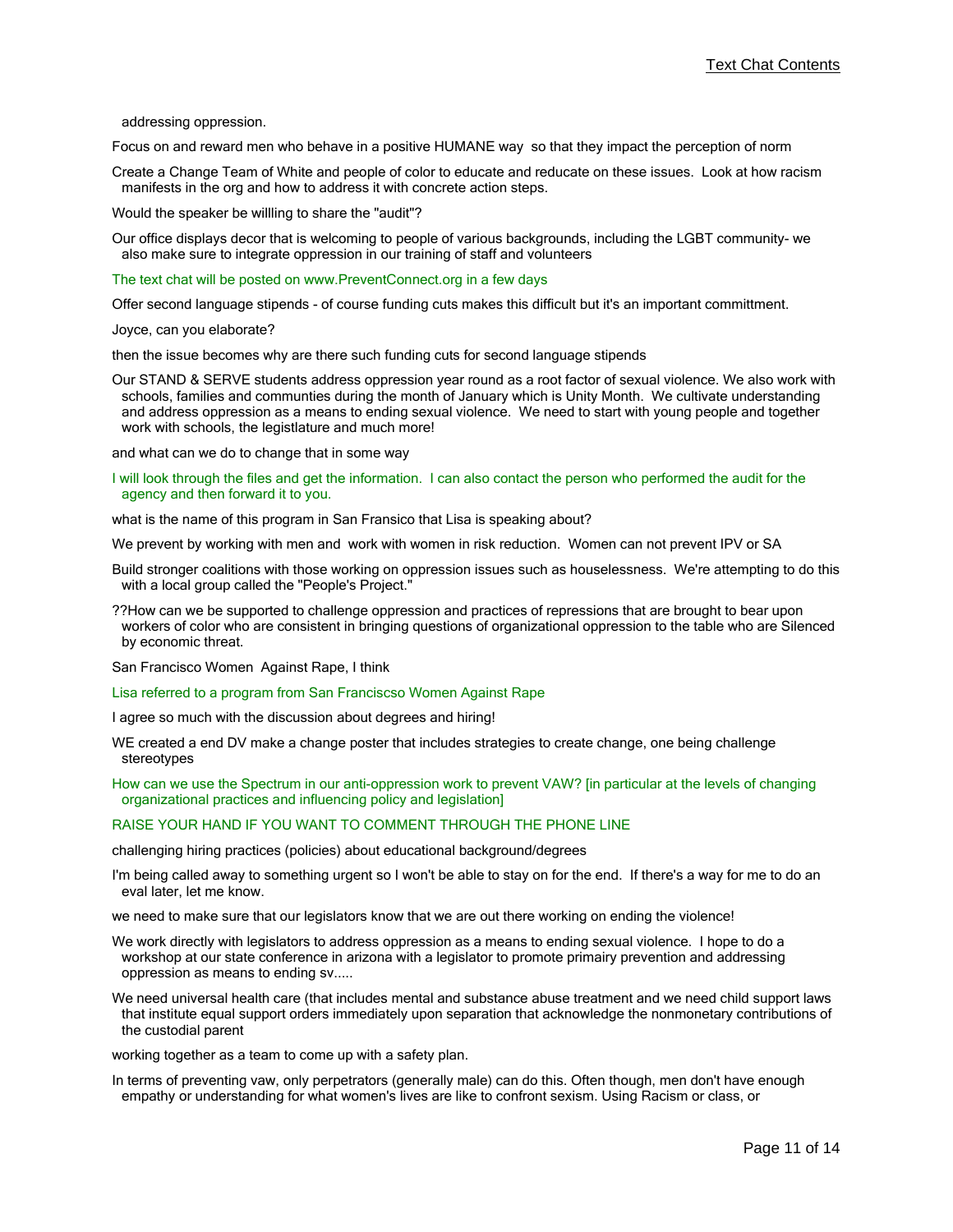homophobia, etc is a way for them to connect their oppression in their lives, to that which women experience.

As mainstream DV and SA providers, we should continue to be educated ourselves/ incorporate education on other kinds of oppression into our own institutional development.

Making sure I promote women of color who work in my organization.

We will put that on www.PreventConnect.org as well

- And we have our student work with legislators year round. Mainly education stuff right now. they need it. ok, im done :)
- I've found thatestablishing policy doesn't guarntee enactiment/enforcement. Rather makes the institution look good, but policy, enactment, implementation is unfunded so only a paper cover.
- I'm trying to work with HR to re-think where we are advertising our job openings; instead of sitting around wondering why bilingual candidates aren't responding.
- Alterantives to Family Violence partners with another non profit that provides Spanish language classes for our monolingual English speaking staff. We pay \$10. per 6 week session for each of our staff who wish to take the classes. We also pay a language differential for any staff that speak read or write another language. language differential for those who speak, read
- Participate in coalitions focused on other kinds of oppressions- migrant workers, anti-trafficking, etc. Support their work.

great!

be inclusive...don't assume LBT folks are not accessing your services

Prevent violence against all as a model: end war, torture tolerance and medias disresepct toward others

Doing trainings and presentations for other agencies and organizations including law enforcement...

If you want to join the conversation on phone please raise your hand

Buidl creative collabs with small grassroots orgs...make sure they are in the loop. Don't exclude them. They get swallowed up by the big orgs and are sought after as a vital voice to empower communities.

Craft affiliation agreements that share resources, not just make referrals.

yes terra, this is what we do and we get a great response and lots of support for what we do from those agencies

When states consider opening up to casino gambling or other resorts, they could require through regulations that the resorts do not include access to porn on TV in the rooms, and participate in trade organization codes of conduct to prevent prostitution and trafficking in ways that do not harm those who are prostituted.

what is RPE funding?

Rape Prevention Education

what org do you work with Karolina?

Oops big orgs tend not to seek the voice of the small grassroots groups.

Rape Prevention education

lobby local representatives to fully fund VAWA... so much more could be done if it was fully funded

south suburban family shelter out of illinois

Please raise your 'hand' if you would like to speak via phone.

great thanks.

Primary prevention at least means ongoing community organizing, resistance, push...and efforts to sustain and care for community leaderts/activists. More important, almost, than completed policy work (which will never be completed).

translation !!!! oh yes very important

translation is great, but what happens after someone reads translated materials, is there supports within the org to support that outreach/education

imp. but not enough by itself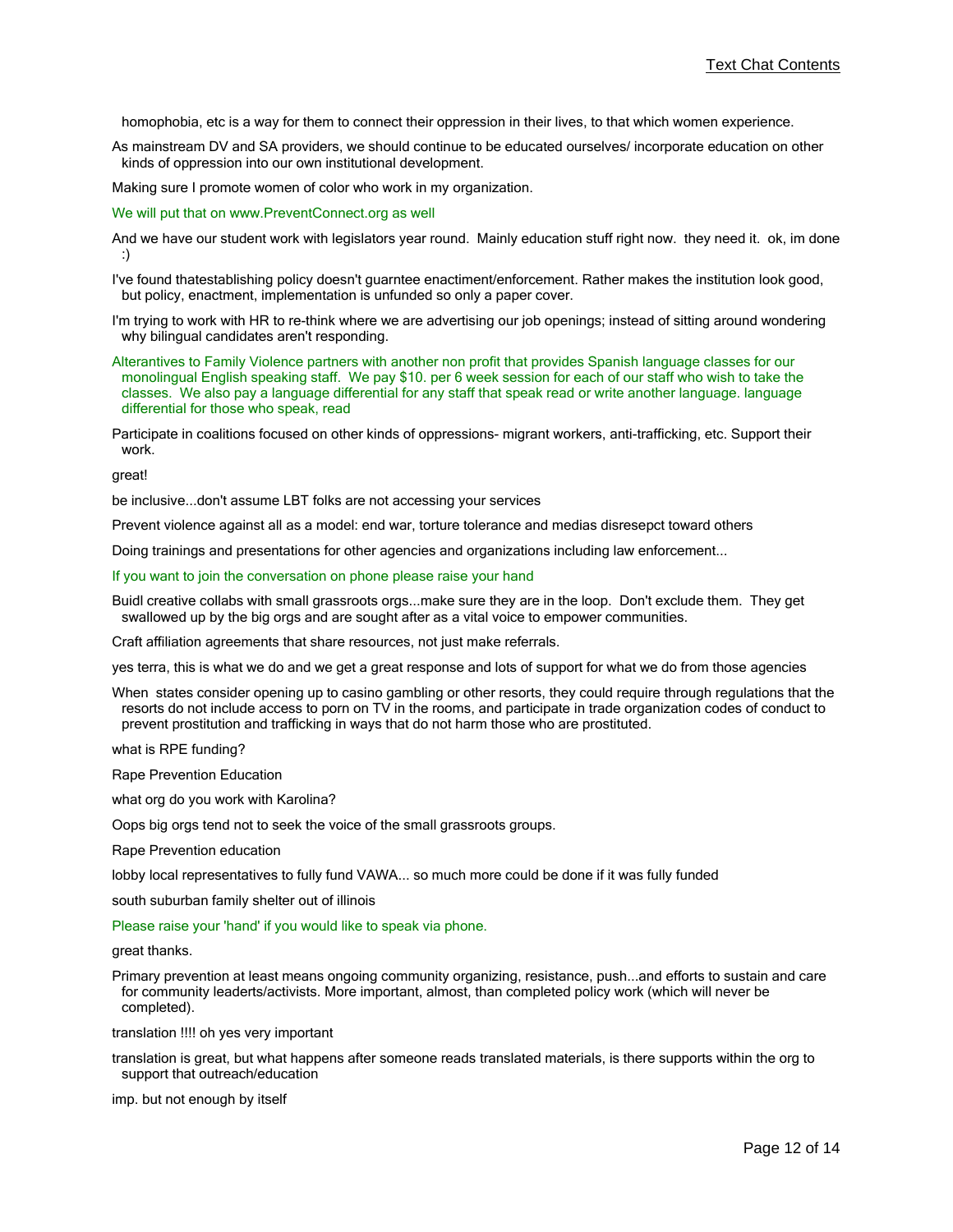Make sure policy language -- talking points -- are understood by the various communities of color.

translating brochures is not enough when trying to do outreach into these communities. the dialects are differernt depending on where you are and the violence may look differnt as well

agencies can't claim to provide bilingual services if they only have info translated into another language and only have one staff person who speaks another language

Great point JoAnn!

i'm not unmuted

tell me again what the cultural component training is?

why is that? a small agency w/only a few bilingual employees...

i guess the number of bilingual employees should really be determined by the need in the community

I think this work is particularly difficult. We women have to deal with our own internalized oppression (sexism) and often don't begin there.

### yes we can speak to that

we continually see orgs accessing communities of color in order to insure access to increased funding yet not having any of the community of color represented at the administrative level or having poc who are deeply related and connected to community visible in the administrative lever

bilingual doesn't always equal bicultural....and it increases burn out if only one or two staff people are the main services

also, what does it mean to advertise being 'bilingual' org that is dependent on a few staff members, what happens when there is turn over?

how are these things prioritized in the institution

and if outreach is successful, then what? is there funding to hire more staff to provide those services?

Yes, thank you. We white women have lots of work to do! And, it is on going. It never ends.

Rebecca, can you name what you are referring to as women's IO (sexism)?

The text chat will be posted on www.PreventConnect.org

we're rural...very much so...and always advertise for bilingual advocates....getting applicants w/qualifications is extremely difficult - hard work/low pay!

Are the Women of Color & white women's groups within the agencies facilitated by an outside person, or is all the work internal?

I just look for the powerpoint slides on the website and could not find????

i hear you april. we struggle with the question of how to attract more diverse applicants and where/how to do this

### i would think both sometimes outside person and staff lead

that is tricky b/c it can easily play into the oppression "white" women of color experience from communities of color

How do you get managers within the organization to stop "out-blacking" each other? There seems to be a competition regaring who is authentically black. How can an institution that prides itself on its diversity address the cultural "stuff" that they need to serve clients from working to the detriment of themselves?

where are you placing your ads? If you place them in your area only you will only attract that particular group of individuals. the low pay hard work is true everywhere. I find it difficult that is a deterent to women of color, especially since stastically speaking a large number of women of color make less than white women

what is authentic and according to who ?

conversations around not having 'oppression olympics' and reminding each other that we need to work together and not against each other from within

Yolanda, your powerful and sensitive leadership has been the energy behind making those cultural changes. When WOC are not in management positions...there is not much focus on creating anti-racist orgs so that it is the first priniciple by which the work is done.

Women of color leadership with white women supporting the women of color issues is vital to be true allies...in